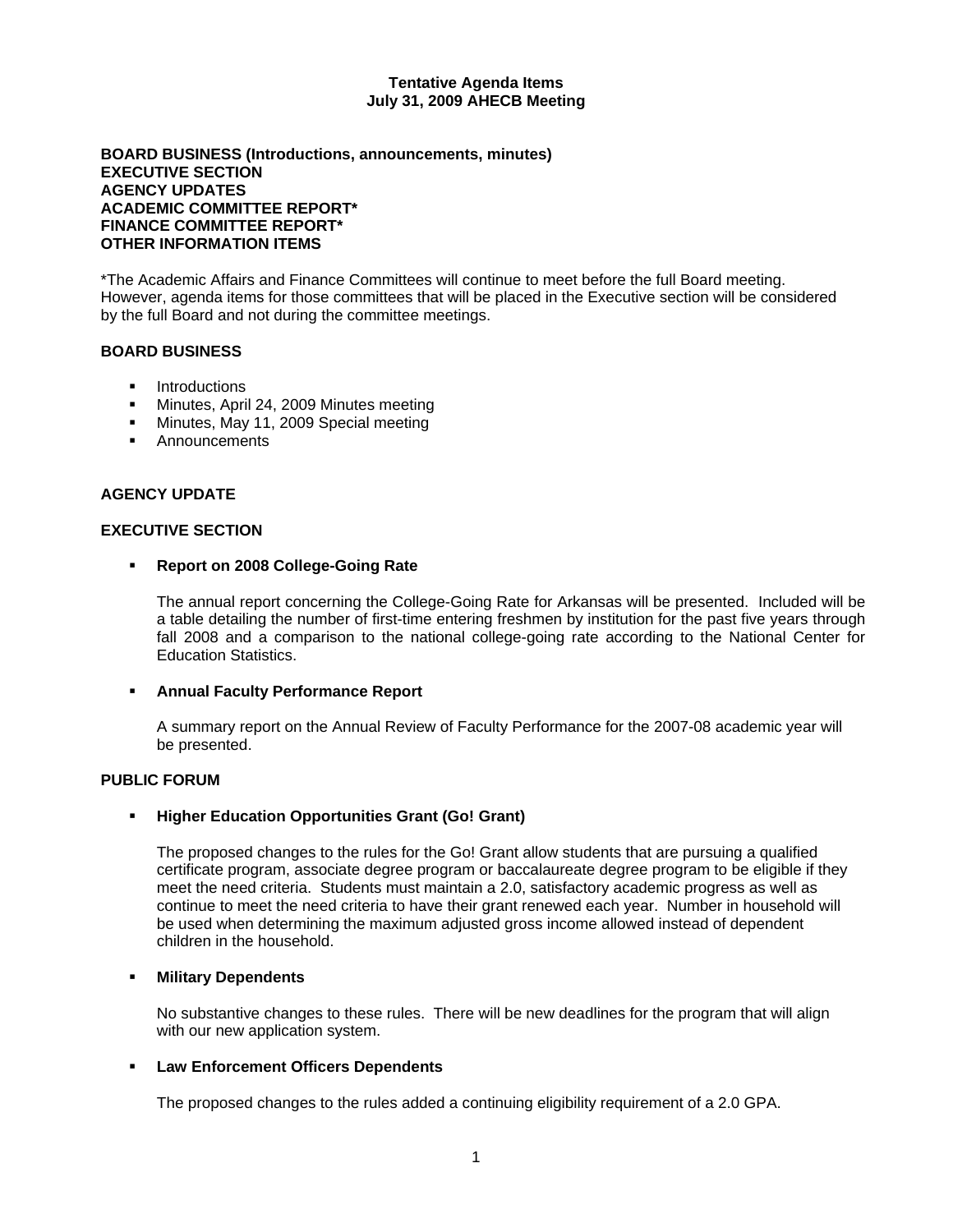### **Governor's Scholars Program**

The proposed changes to the rules added the requirement of graduating from an Arkansas High School to be considered for the Governor's Scholarship.

### **Arkansas Health Education Grant**

The proposed changes added the requirements for the optometry loan program.

## **ACADEMIC COMMITTEE**

### **Consent Agenda**

 **Arkansas Tech University**  Technical Certificate in Viticulture Technical Certificate in Enology Viticulture and Enology Department

### Program Summary

Arkansas Tech University – Ozark Campus is requesting approval to offer a Technical Certificate in Viticulture and Technical Certificate in Enology. The programs will be housed in a new Viticulture and Enology Department which will assist in the administration of the programs. The Technical Certificate in Viticulture will allow the student to demonstrate the application of specific agricultural knowledge, techniques, and theories to improve vineyard health. Students completing this technical certificate will be prepared for entry to mid-level positions in the grape growing industry. The Technical Certificate in Enology allows the learner to demonstrate wine making applications and theory in the wine production process. Students completing this technical certificate will be prepared for entry to mid-level positions in the wine making industry. The Altus vineyards and wineries, due to their proximity to the Ozark Campus, provide employment and internship opportunities, entrepreneurial support, as well as professional growth opportunities for those currently employed.

Arkansas Tech University – Ozark Campus will partner its resources and strategic location with the Viticulture and Enology Science and Technology Alliance (VESTA) to include regional educational institutions: Missouri State University-West Plains, Rend Lake College in Illinois, Northeast Iowa Community College, and Redlands Community College in Oklahoma. The regional merger with the VESTA Alliance enjoys grant support from the National Science Foundation. The Viticulture and Enology technical courses will be taught in conjunction with the VESTA Alliance through a combination of online learning using the instructional expertise of the region as well as technical course components originating from the Ozark Campus.

The Ozark Campus will add to this regional educational endeavor by offering qualified expert knowledge of the Arkansas grape growing region, and of the wine making industry specific to this region. The proposed programs will enable and support the existing regional grape growing industry. Based on our research it is evident that an Arkansas partner is needed to strengthen the educational opportunities of the states served by VESTA. The development of the technical certificates will serve to create a quality control standard of excellence needed in the industry. In addition to supporting current industry, ATU-Ozark Campus intends to increase economic development through education by promoting increased vineyard production and winery establishments. Previous VESTA partners have evidenced that programs such as this promote entrepreneurial start up wineries that enhance regional tourism and growth.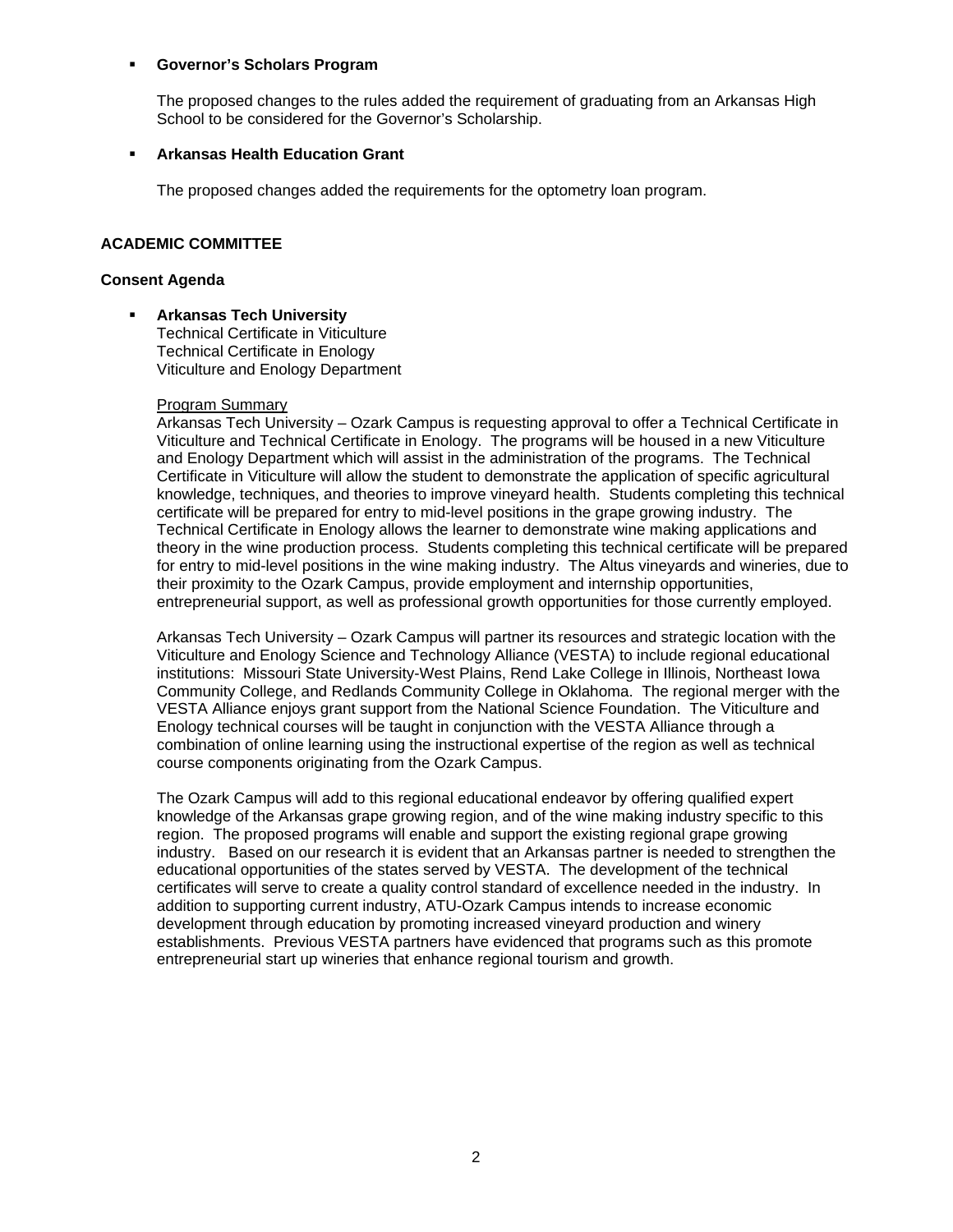### **East Arkansas Community College**

Associate of Applied Science in Occupational Therapy Assisting

### Program Summary

This program will be a two year program of study that prepares an individual to work under the direction of a certified Occupational Therapist to administer treatment pertinent to restorative, preventive, and maintenance programs. Admission to the program will be selective and competitive. The curriculum plan for the program will consists of 72 credit hours and include the following courses: Anatomy and Physiology I & II, English Composition I & II, College algebra, Introduction to Sociology, General Psychology, Developmental Psychology, Abnormal Psychology, Computer Fundamentals and 40 credit hours of newly developed core courses in occupation therapy assistant including field/clinical experiences. This program will prepare the graduate to practice in a variety of health care and community settings as a member of a professional team. Upon completion of the program of study, the graduate will receive an associate in applied science degree and will be eligible to take the National Certification Exam of OT Assistants. Upon successful completion of the certification exam the graduate will become a Certified Occupation Therapy Assistant (COTA).

## **Mid-South Community College**

Technical Certificate and Associate of Applied Science in Transportation and Logistics

## Program Summary

The Transportation & Logistics Technology program is intended for students interested in learning within a regionally prominent and recognized program that emphasizes distribution, logistics, and supply chain management. Focusing on the practices, skills, and knowledge necessary for entrylevel employment in the transportation, distribution, and logistics industries, Transportation & Logistics Technology will provide learning experiences through "learn and practice" sessions of the various processes and services which constitute the industry. Students will explore the transportation and logistics industries and the integrated roles played by laborers, managers, regulators, planners, and others in the field. Studies will also include computer, physical and information automation, improving tracking technologies, such as bar coding, Radio Frequency Identification (RFID) tagging, robotics, and various packaging systems. Accordingly, the curriculum and its interaction with professions in the industry provide students with the knowledge, skills, and experience to be successful in the transportation and logistics field and/or to pursue baccalaureate studies in the field. The Certificate of Proficiency in Warehousing and Distribution Center Operations supports the Transportation and Logistics Technology program.

## **NorthWest Arkansas Community College**

Associate of Applied Science in Culinary Arts

### Program Summary

Northwest Arkansas Community College is proposing the creation of a new Associate of Applied Science degree in Culinary Arts. A new competency based curriculum has been developed using industry standards of the American Culinary Federation and the National Restaurant Association Educational Foundation. All current courses have been updated to meet the needs of the students and the business community and new courses have been developed and added. The 64-65 credit hour A.A.S. in Culinary Arts will prepare students for entry to mid-level jobs within the hospitality industry. Possible jobs include: executive and sous chef, banquet chef, garde manger chef, culinary educator, food marketing and brokerage, and entrepreneurial opportunities. Budgeted costs are within college parameters. New expenses will be limited as the location for the program has existing space and equipment to begin the new curriculum.

NWACC's Culinary Arts and Hospitality programs have been operating in cramped quarters. We are expanding the program and investing new resources in it in order to address community interest and needs. The new Non-Profit Center in Rogers offers an outstanding professional kitchen and ample space for instruction and hospitality lab work. The facility is within our service area, much closer to the main campus than was the previous program home. The program does not duplicate or conflict with any other program in the area.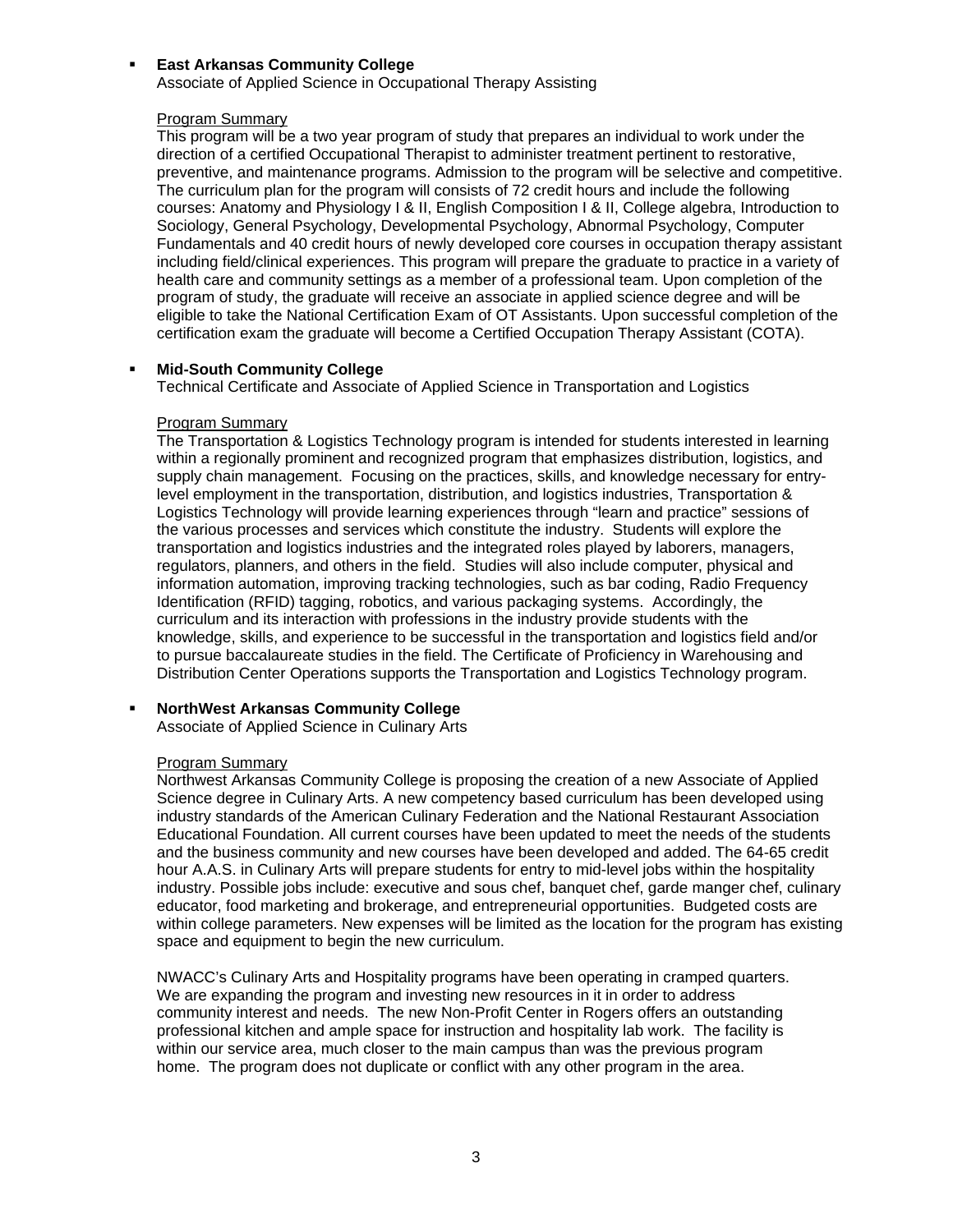# **NorthWest Arkansas Community College**

Technical Certificate in Baking Arts

### Program Summary

Northwest Arkansas Community College is proposing the creation of a new Technical Certificate in Baking Arts. A new competency based curriculum has been developed using industry standards of the American Culinary Federation and the National Restaurant Association Educational Foundation. All current courses have been updated to meet the needs of the students and the business community and new courses have been developed and added.

The 40 -41 credit hour Technical Certificate in Baking Arts will prepare students for a wide range of positions within the hospitality industry. Graduates will be able to consider positions from entry level bakers to management within the hospitality industry. Possible jobs include: baker, baker's assistant, pastry chef, cake decorator, and entrepreneur. While this certificate prepares the student for entry in the workforces, it was created with the plan that students will also obtain the NWACC Hospitality Certificate of Proficiency. New expenses will be limited as the location for the program has existing space and equipment to begin the new curriculum.

The program, under the direction of Chef Lou Rice, will initially consist of one full-time hospitality instructor and two adjunct instructors. A new full-time instructor will be hired in January of 2010. The initial adjuncts will have specific baking knowledge and skill sets direct from industry and will provide up-to-date instruction on current methodologies.

## **University of Arkansas at Little Rock**

Bachelor of Fine Arts in Dance Performance

### Program Summary

The Bachelor of Fine Arts in Dance Performance will provide intensive training in dance technique, performance and choreography while offering a well-rounded education designed to develop thinking artists. This degree will serve to offer a degree in Dance in the State of Arkansas, filling a void that has caused many students to seek their degrees in other states. It will also provide a resource for dancers and dance educators in primary and secondary school programs and dance studios throughout the state. The curriculum has been designed to integrate with the university's core curriculum while striving to meet the standards for a B.F.A. degree as constructed by the National Association of Schools of Dance.

The proposed B.F.A. in Dance Performance will complement the existing B.A. in Theatre by offering a wide array of courses open to Theatre majors (and the general student body), and by offering numerous opportunities for collaboration between the students and faculty in both Dance and Theatre. In turn, dance majors will have the opportunity to take courses in Theatre that complement their coursework in Dance. Many of the basic course ideas already exist in the curriculum and are currently offered. With the addition of a few key courses, the proposed degree can begin immediately.

### **University of Arkansas at Monticello**

Bachelor of Arts in Modern Languages

### Program Summary

UAM is proposing a unique foreign language major that would require study in two foreign languages (Spanish and French), plus 6 supportive hours in Latin, Japanese or German. All the courses needed for the program already exist as part of the UAM curriculum. Adding the program will require no new funds because all necessary resources are in place, including faculty, library holdings, facilities, and equipment. UAM currently offers minors in French and Spanish, as well as course work up to 6 credit hours in Latin and Japanese. Starting in fall 2009, UAM will also offer 6 hours of German.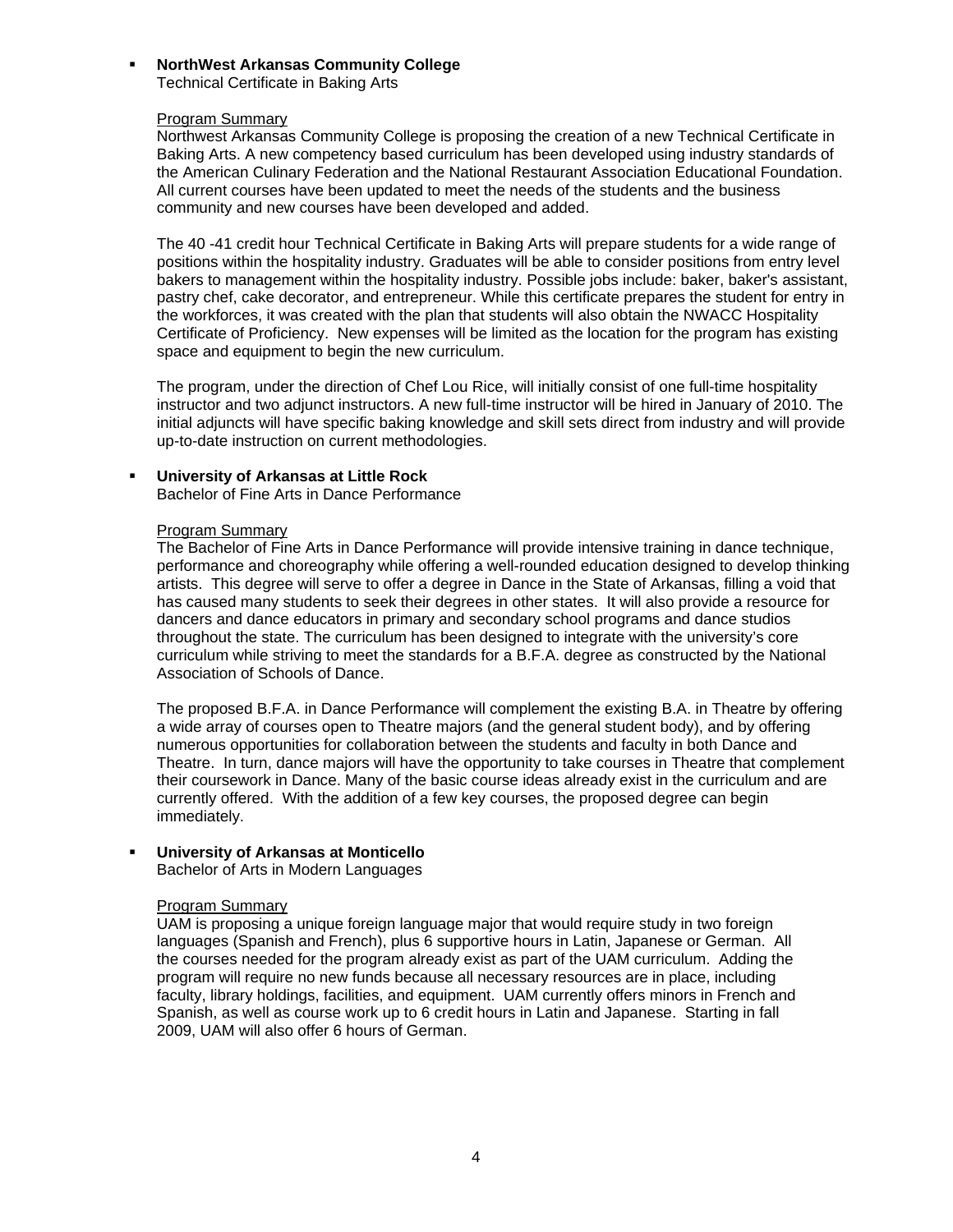### **Institutional Certification Advisory Committee (ICAC)**

The following applications for certification were reviewed by ADHE for consideration at the June 2009 ICAC quarterly meeting.

## **Chamberlain College of Nursing, Chicago, Illinois**

Initial Certification – Online Bachelor of Science in Nursing

#### **Capella University, Minneapolis, Minnesota**

Recertification - Online

 Bachelor of Science in Business Bachelor of Science in Information Technology Master of Science in Organization and Management Master of Science in Information Technology Master of Business Administration Doctor of Philosophy in Organization and Management

## **DeVry University, Naperville, Illinois**

Initial Certification – Online

 Master of Project Management Master of Public Administration Master of Information Systems Management Master of Network and Communications Management

### **Grand Canyon University, Phoenix, Arizona**

Initial Certification – Online Doctor of Education in Organizational Leadership

## **ITT Technical Institute, Little Rock, Arkansas**

Initial Certification Association of Applied Science in Software Development Technology Bachelor of Science in Project Management Bachelor of Science in Software Applications Development

#### **Kaplan University, Davenport, Iowa**

Initial Certification – Online Bachelor of Science in Accounting Bachelor of Science in Business Bachelor of Science in Information Technology Bachelor of Science in Legal Studies

## **Regis University, Denver, Colorado**

Initial Certification – Online Master of Science in Database Technologies Master of Science in Information Assurance Master of Science in Software Engineering Recertification – Online Bachelor of Science in Accounting Bachelor of Science in Business Administration Bachelor of Science in Computer Networking Bachelor of Science in Computer Science Bachelor of Science in Finance Bachelor of Science in Nursing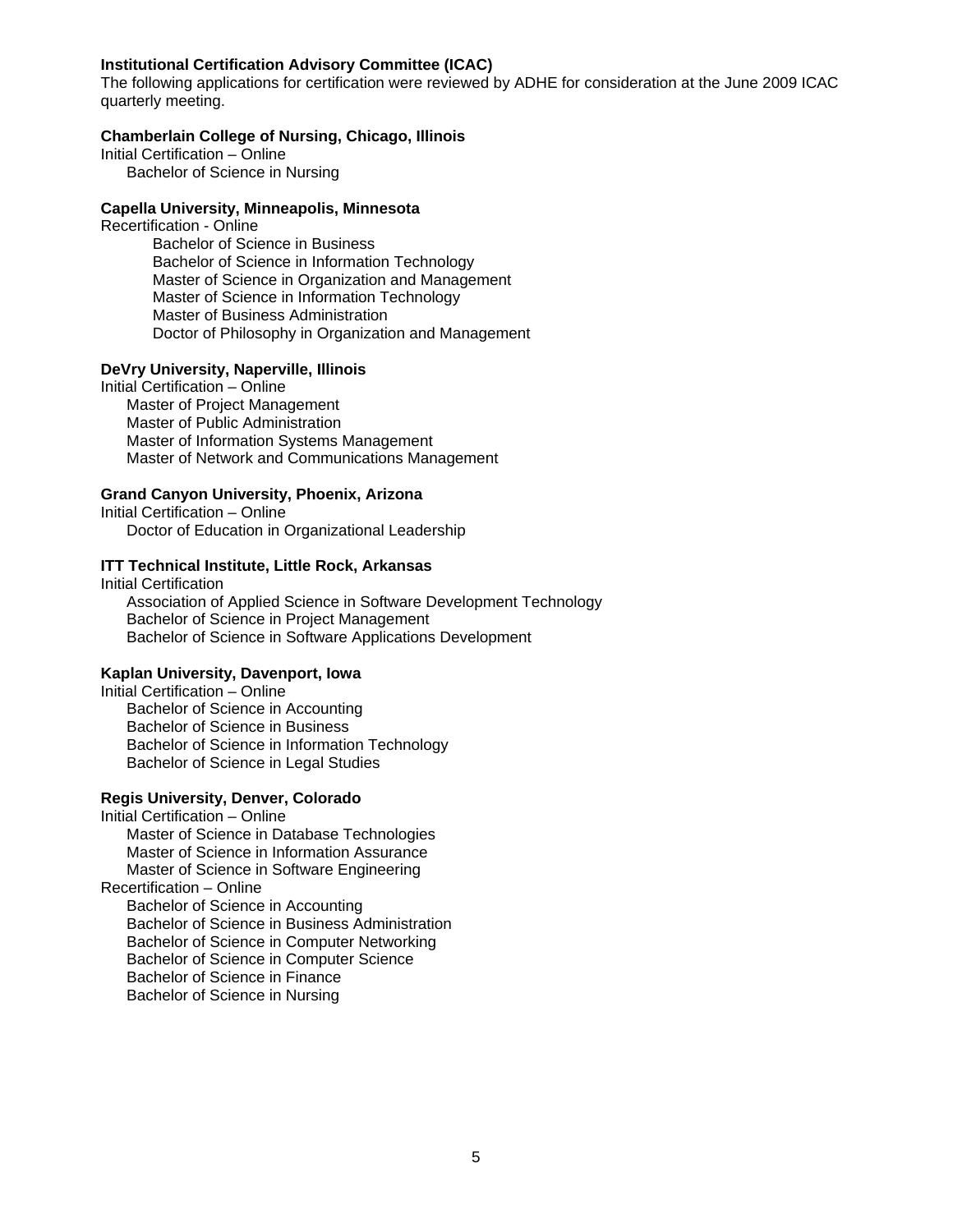## **Strayer University, Washington, D.C.**

Initial Certification – Online Master of Health Services Administration Master of Public Administration

### **Strayer University, Washington, D.C.**

Initial Certification – New location in Little Rock, Arkansas Bachelor of Business Administration Bachelor of Science in Information Systems Bachelor of Science in Accounting Master of Science in Accounting Master of Business Administration Master of Health Services Administration Master of Public Health

### **Walden University, Minneapolis, Minnesota**

Initial Certification – Online Master of Information Systems Management Master of Science in Leadership Master of Healthcare Administration Master of Science in Clinical Research Administration Master of Science in Nonprofit Management and Leadership Doctor of Business Administration

- **Letters of Notification**
- **Letters of Intent**

## **FINANCE COMMITTEE**

## **Operating Funding Recommendations for 2011 Fiscal Year**

The priorities for the Operating Recommendations for fiscal 2011: to provide funds for the states' portion of a 2.3% COLA for unrestricted educational and general at a cost of \$12 million. Additional non-formula funding recommendations of \$7.6 million are also included. These recommendations will provide a 2.4% increase in total funding for higher education.

## **Personal Services Recommendations for Non-Classified Personnel**

A.C.A. §6-61-209 requires the Arkansas Higher Education Coordinating Board to present a consolidated budget request from the state-supported colleges and universities to the General Assembly and the Governor prior to each regular session of the General Assembly. As part of this process, ADHE staff reviewed personal services requests for each Arkansas public institution of higher education and recommended changes for AHECB approval.

### **Certification of Intercollegiate Athletic Budgets for 2009-10**

A.C.A §6-62-805 (Act 366 of 1991) directs institutions of higher education having intercollegiate athletic programs to certify annually that their intercollegiate athletic programs will generate sufficient revenues to meet budgeted expenditures, or that any athletic deficit will be met by separate institutional, board-sanctioned student athletic fees.

Each institution having an intercollegiate athletic program responds with submission of both ADHE Form 21-2 and a copy of its Board resolution approving the athletic operating budget for the 2009-10 fiscal year.